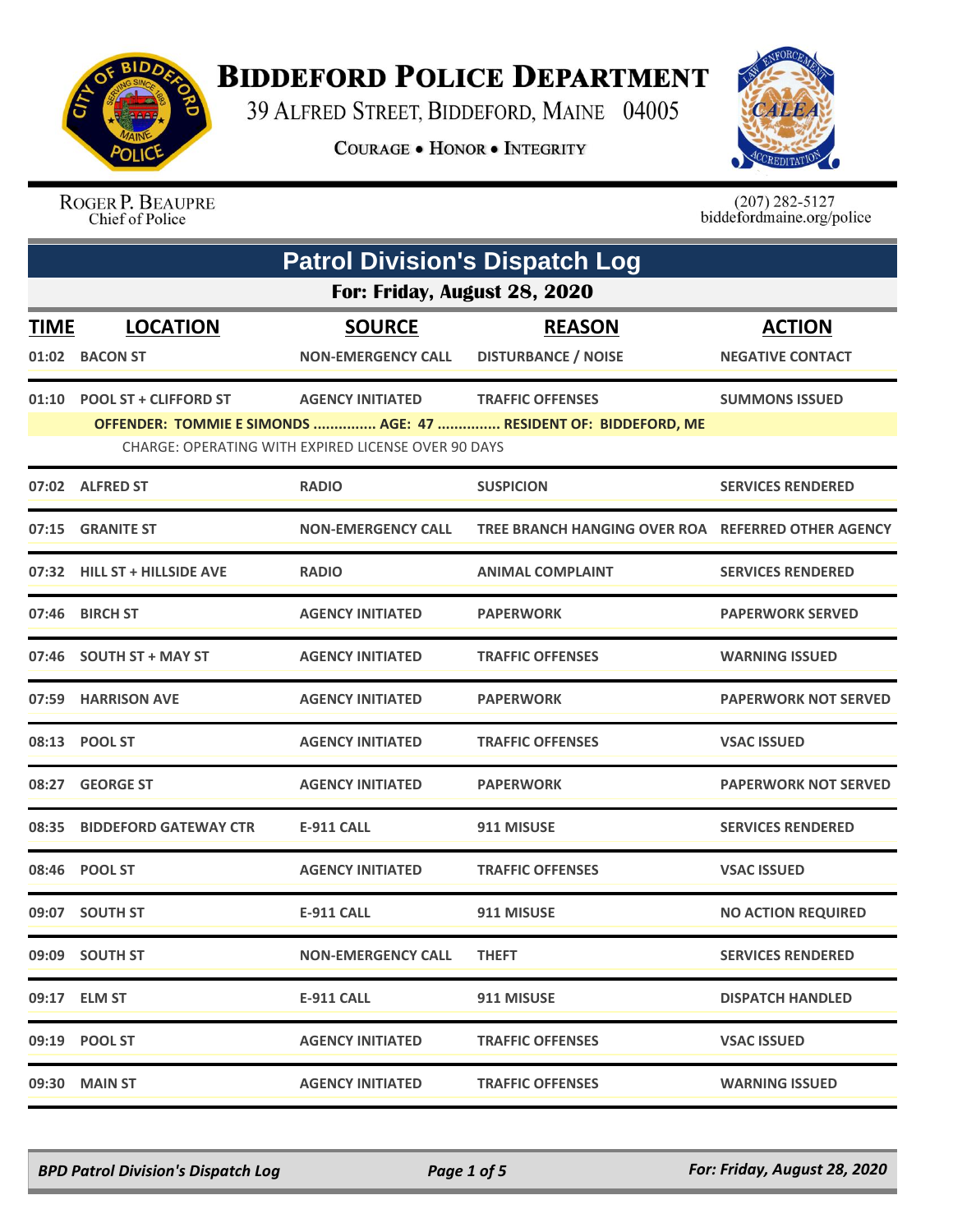| <b>TIME</b> | <b>LOCATION</b>                | <b>SOURCE</b>             | <b>REASON</b>                                                | <b>ACTION</b>             |
|-------------|--------------------------------|---------------------------|--------------------------------------------------------------|---------------------------|
|             | 09:39 SOUTH ST + WESTERN AVE   | <b>AGENCY INITIATED</b>   | <b>TRAFFIC OFFENSES</b>                                      | <b>WARNING ISSUED</b>     |
|             | 09:44 SOUTH ST + MCKENNEY DR   | <b>AGENCY INITIATED</b>   | <b>TRAFFIC OFFENSES</b>                                      | <b>WARNING ISSUED</b>     |
|             | 09:56 SOUTH ST + SHAWS HILL DR | <b>AGENCY INITIATED</b>   | <b>TRAFFIC OFFENSES</b>                                      | <b>WARNING ISSUED</b>     |
|             | 10:03 MAIN ST                  | <b>AGENCY INITIATED</b>   | <b>PRO-ACTIVE RESPONSE TEAM</b>                              | <b>SERVICES RENDERED</b>  |
|             | 10:04 SOUTH ST + WESTMORE AVE  | <b>AGENCY INITIATED</b>   | <b>TRAFFIC OFFENSES</b>                                      | <b>WARNING ISSUED</b>     |
|             | 10:13 MAY ST                   | <b>AGENCY INITIATED</b>   | <b>TRAFFIC OFFENSES</b>                                      | <b>WARNING ISSUED</b>     |
|             | 10:14 ALFRED ST                | <b>NON-EMERGENCY CALL</b> | <b>COURT ORDERED CHECK IN</b>                                | <b>SERVICES RENDERED</b>  |
|             | 10:18 MARINER WAY              | <b>E-911 CALL</b>         | 911 MISUSE                                                   | <b>SERVICES RENDERED</b>  |
|             | 10:24 SOUTH ST                 | <b>AGENCY INITIATED</b>   | <b>TRAFFIC OFFENSES</b>                                      | <b>WARNING ISSUED</b>     |
|             | 10:27 SOUTH ST                 | <b>E-911 CALL</b>         | <b>JUVENILE OFFENSES</b>                                     | <b>NO ACTION REQUIRED</b> |
|             | 10:30 WENTWORTH ST             | <b>AGENCY INITIATED</b>   | <b>PAPERWORK</b>                                             | <b>PAPERWORK SERVED</b>   |
|             | 10:31 ALFRED ST                | <b>AGENCY INITIATED</b>   | <b>ANIMAL COMPLAINT</b>                                      | <b>NO VIOLATION</b>       |
|             | 10:35 MAY ST                   | <b>AGENCY INITIATED</b>   | <b>TRAFFIC OFFENSES</b>                                      | <b>WARNING ISSUED</b>     |
|             | 10:41 SOUTH ST + SOUTHVIEW DR  | <b>AGENCY INITIATED</b>   | <b>TRAFFIC OFFENSES</b>                                      | <b>WARNING ISSUED</b>     |
|             | 10:50 SOUTH ST + SOUTHVIEW DR  | <b>AGENCY INITIATED</b>   | <b>TRAFFIC OFFENSES</b>                                      | <b>WARNING ISSUED</b>     |
|             | 10:52 JEFFERSON ST + CENTER ST | <b>E-911 CALL</b>         | <b>CHECK WELFARE</b>                                         | <b>SERVICES RENDERED</b>  |
|             | 10:53 MAY ST                   | <b>AGENCY INITIATED</b>   | <b>TRAFFIC OFFENSES</b>                                      | <b>VSAC ISSUED</b>        |
|             | 10:58 ALFRED ST                | <b>WALK-IN AT STATION</b> | <b>COURT ORDERED CHECK IN</b>                                | <b>DISPATCH HANDLED</b>   |
|             | 10:59 ALFRED ST                | WALK-IN AT STATION        | <b>WARRANT ARREST</b>                                        | <b>ARREST(S) MADE</b>     |
|             | <b>CHARGE: WARRANT ARREST</b>  |                           | OFFENDER: NATALYA COLETTI  AGE: 37  RESIDENT OF: CORNISH, ME |                           |
|             | <b>11:11 MAIN ST</b>           | <b>NON-EMERGENCY CALL</b> | <b>ANIMAL COMPLAINT</b>                                      | <b>GONE ON ARRIVAL</b>    |
|             | 11:12 POOL ST                  | <b>AGENCY INITIATED</b>   | <b>TRAFFIC OFFENSES</b>                                      | <b>VSAC ISSUED</b>        |
|             | 11:17 ALFRED ST                | <b>AGENCY INITIATED</b>   | <b>TRAFFIC OFFENSES</b>                                      | <b>VSAC ISSUED</b>        |
|             | 11:21 POOL ST + CLIFFORD ST    | <b>AGENCY INITIATED</b>   | <b>TRAFFIC OFFENSES</b>                                      | <b>VSAC ISSUED</b>        |
|             | 11:30 POOL ST                  | <b>AGENCY INITIATED</b>   | <b>TRAFFIC OFFENSES</b>                                      | <b>WARNING ISSUED</b>     |

*BPD Patrol Division's Dispatch Log Page 2 of 5 For: Friday, August 28, 2020*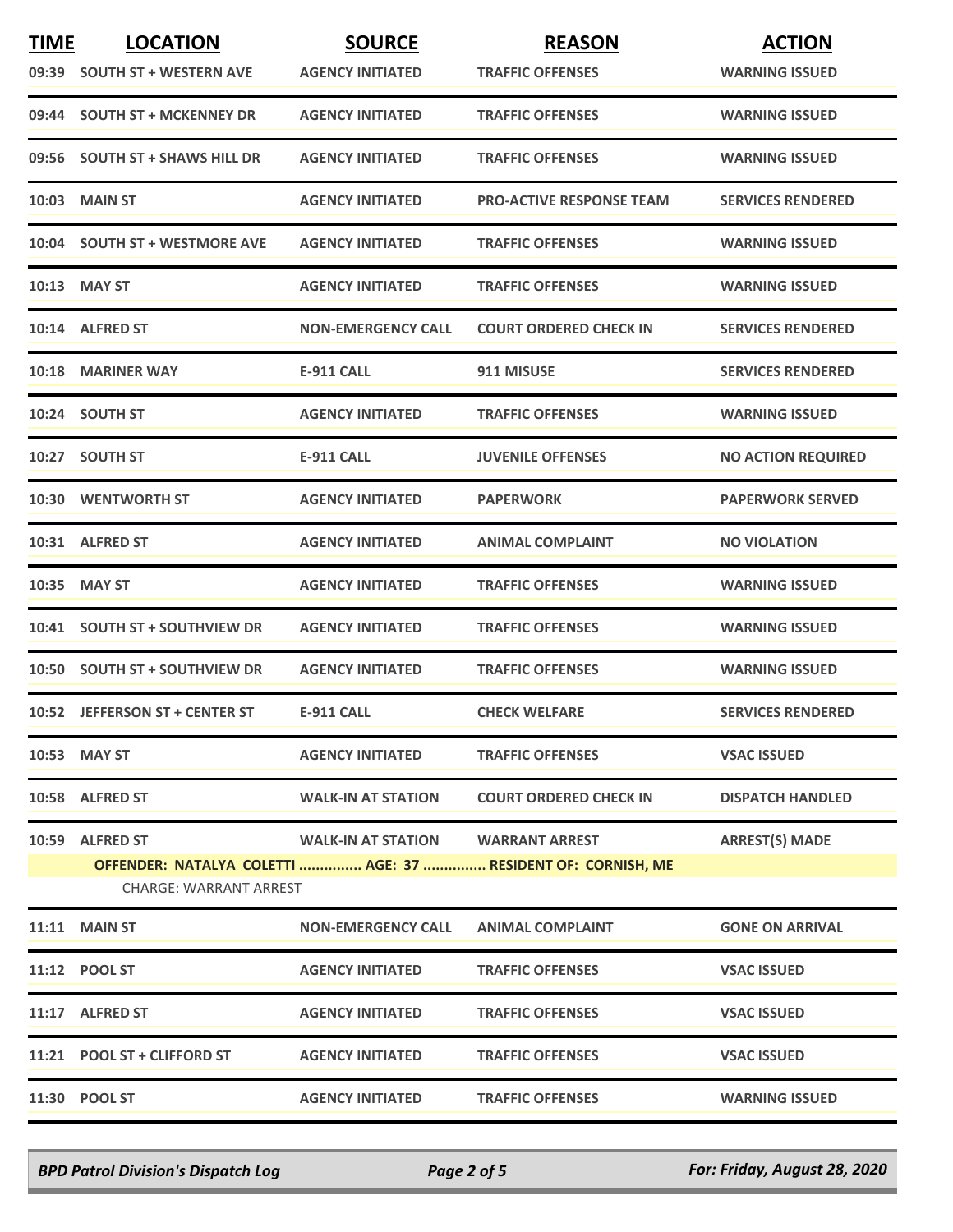| <b>TIME</b> | <b>LOCATION</b>               | <b>SOURCE</b>             | <b>REASON</b>              | <b>ACTION</b>            |
|-------------|-------------------------------|---------------------------|----------------------------|--------------------------|
|             | 11:36 ALFRED ST               | <b>AGENCY INITIATED</b>   | <b>TRAFFIC OFFENSES</b>    | <b>VSAC ISSUED</b>       |
|             | 11:39 ALFRED ST + PRECOURT ST | <b>E-911 CALL</b>         | <b>DISABLED VEHICLE</b>    | <b>NEGATIVE CONTACT</b>  |
|             | 11:41 POOL ST                 | <b>AGENCY INITIATED</b>   | <b>TRAFFIC OFFENSES</b>    | <b>WARNING ISSUED</b>    |
|             | 11:41 TWIN ISLAND DR          | <b>NON-EMERGENCY CALL</b> | <b>ASSIST CITIZEN</b>      | <b>SERVICES RENDERED</b> |
|             | 11:47 POOL ST + SIMARD AVE    | <b>AGENCY INITIATED</b>   | <b>TRAFFIC OFFENSES</b>    | <b>VSAC ISSUED</b>       |
|             | 11:47 ALFRED ST               | <b>WALK-IN AT STATION</b> | <b>SUSPICION</b>           | <b>REPORT TAKEN</b>      |
|             | 11:49 ELM ST                  | <b>NON-EMERGENCY CALL</b> | <b>CHECK WELFARE</b>       | <b>SERVICES RENDERED</b> |
|             | 12:03 POOL ST                 | <b>AGENCY INITIATED</b>   | <b>TRAFFIC OFFENSES</b>    | <b>WARNING ISSUED</b>    |
|             | 12:15 DECARY RD + POOL ST     | <b>AGENCY INITIATED</b>   | <b>TRAFFIC OFFENSES</b>    | <b>WARNING ISSUED</b>    |
|             | 12:26 PRECOURT ST             | <b>AGENCY INITIATED</b>   | <b>TRAFFIC OFFENSES</b>    | <b>VSAC ISSUED</b>       |
|             | 12:31 GRANITE ST              | <b>E-911 CALL</b>         | 911 MISUSE                 | <b>DISPATCH HANDLED</b>  |
|             | 12:32 WEST ST + SABLE LN      | <b>AGENCY INITIATED</b>   | <b>TRAFFIC OFFENSES</b>    | <b>WARNING ISSUED</b>    |
|             | 12:39 WEST ST + WEST LOOP RD  | <b>AGENCY INITIATED</b>   | <b>TRAFFIC OFFENSES</b>    | <b>WARNING ISSUED</b>    |
|             | 12:48 ELM ST                  | <b>AGENCY INITIATED</b>   | <b>TRAFFIC OFFENSES</b>    | <b>VSAC ISSUED</b>       |
|             | 12:49 WEST ST + MARION AVE    | <b>AGENCY INITIATED</b>   | <b>TRAFFIC OFFENSES</b>    | <b>WARNING ISSUED</b>    |
|             | 12:54 WEST ST                 | <b>AGENCY INITIATED</b>   | <b>TRAFFIC OFFENSES</b>    | <b>WARNING ISSUED</b>    |
|             | 13:01 HILL ST                 | <b>AGENCY INITIATED</b>   | <b>TRAFFIC OFFENSES</b>    | <b>VSAC ISSUED</b>       |
|             | 13:09 WENTWORTH ST            | <b>WALK-IN AT STATION</b> | <b>TRESPASSING</b>         | <b>SERVICES RENDERED</b> |
|             | $13:19$ MAIN ST               | <b>NON-EMERGENCY CALL</b> | <b>ALL OTHER</b>           | <b>SERVICES RENDERED</b> |
|             | 13:30 HILLS BEACH RD          | <b>AGENCY INITIATED</b>   | <b>SHELLFISH VIOLATION</b> | <b>FIELD INTERVIEW</b>   |
|             | 13:45 CUTTS ST                | <b>NON-EMERGENCY CALL</b> | FRAUD / SCAM               | <b>SERVICES RENDERED</b> |
|             | 13:54 ALFRED ST               | <b>WALK-IN AT STATION</b> | <b>PAPERWORK</b>           | <b>SERVICES RENDERED</b> |
|             | 15:36 ELM ST                  | E-911 CALL                | 911 MISUSE                 | <b>DISPATCH HANDLED</b>  |
|             | 15:39 SOUTH ST                | <b>AGENCY INITIATED</b>   | <b>TRAFFIC OFFENSES</b>    | <b>WARNING ISSUED</b>    |
|             | 15:42 ELM ST                  | E-911 CALL                | 911 MISUSE                 | <b>DISPATCH HANDLED</b>  |

*BPD Patrol Division's Dispatch Log Page 3 of 5 For: Friday, August 28, 2020*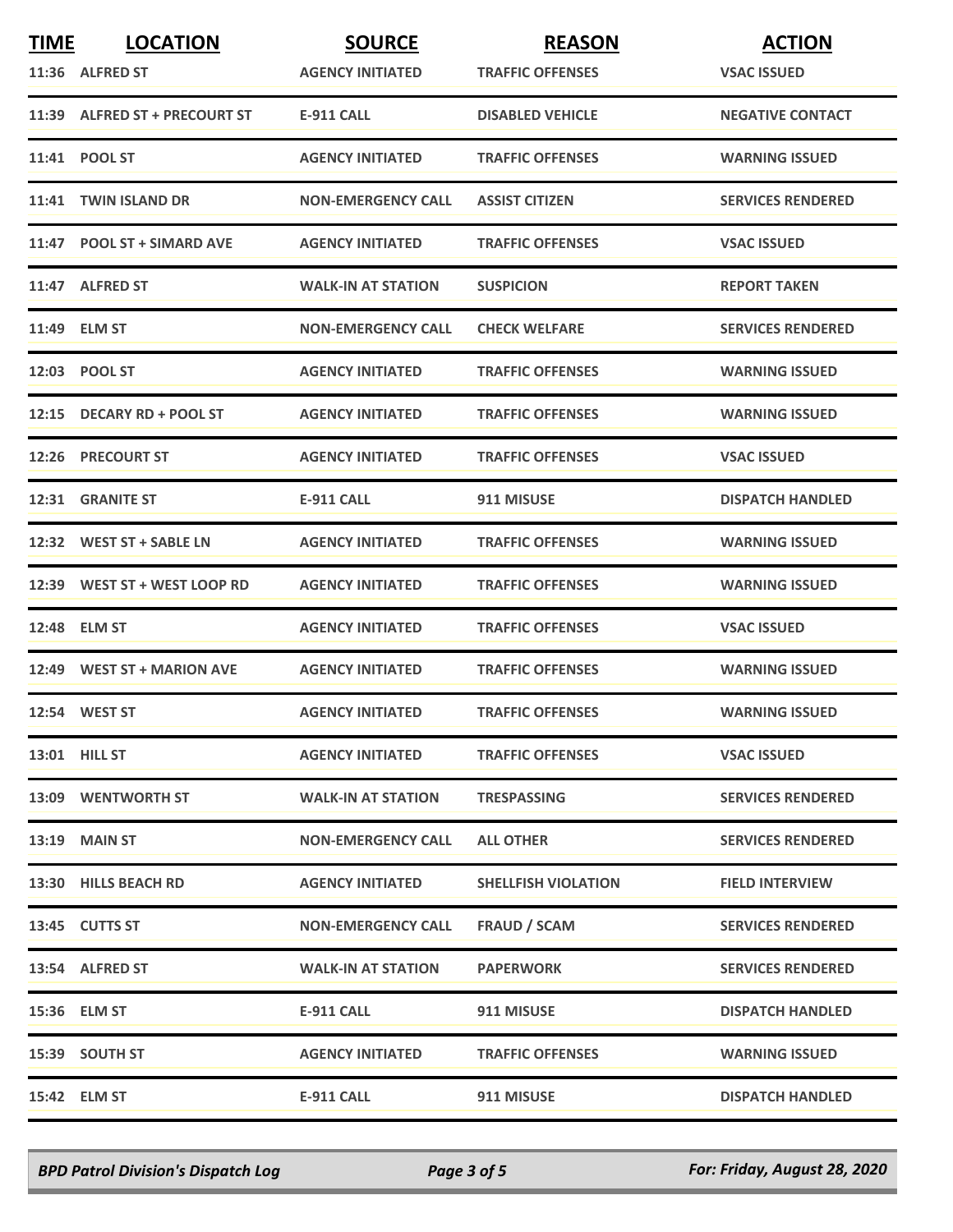| <b>TIME</b> | <b>LOCATION</b>             | <b>SOURCE</b>             | <b>REASON</b>              | <b>ACTION</b>                |
|-------------|-----------------------------|---------------------------|----------------------------|------------------------------|
|             | 15:47 SHOPS WAY             | <b>E-911 CALL</b>         | 911 MISUSE                 | <b>DISPATCH HANDLED</b>      |
|             | 15:50 HILL ST               | <b>NON-EMERGENCY CALL</b> | <b>ASSIST CITIZEN</b>      | <b>SERVICES RENDERED</b>     |
|             | 15:52 GEORGE ST             | <b>NON-EMERGENCY CALL</b> | <b>CIVIL COMPLAINT</b>     | <b>CIVIL COMPLAINT</b>       |
|             | <b>15:53 HEALTHCARE DR</b>  | E-911 CALL                | <b>ALL OTHER</b>           | <b>NO ACTION REQUIRED</b>    |
|             | 15:54 MAIN ST               | <b>NON-EMERGENCY CALL</b> | <b>CHECK WELFARE</b>       | <b>SERVICES RENDERED</b>     |
|             | 16:01 UNION ST              | <b>NON-EMERGENCY CALL</b> | <b>CRIMINAL MISCHIEF</b>   | <b>REPORT TAKEN</b>          |
|             | 16:11 GUINEA RD + WESLEY DR | <b>AGENCY INITIATED</b>   | <b>TRAFFIC OFFENSES</b>    | <b>WARNING ISSUED</b>        |
|             | 16:16 ALFRED ST             | <b>AGENCY INITIATED</b>   | <b>TRAFFIC OFFENSES</b>    | <b>WARNING ISSUED</b>        |
|             | 16:30 FOSS ST               | <b>E-911 CALL</b>         | <b>CRIMINAL MISCHIEF</b>   | <b>FIELD INTERVIEW</b>       |
|             | 17:01 GRANITE POINT RD      | <b>RADIO</b>              | <b>PARKING COMPLAINT</b>   | <b>NO ACTION REQUIRED</b>    |
|             | 17:02 POOL ST               | <b>E-911 CALL</b>         | <b>MISSING PERSON</b>      | <b>NO ACTION REQUIRED</b>    |
|             | 17:22 CUTTS ST              | <b>WALK-IN AT STATION</b> | <b>CHECK WELFARE</b>       | <b>SERVICES RENDERED</b>     |
|             | 17:44 ELM ST                | <b>NON-EMERGENCY CALL</b> | <b>CIVIL COMPLAINT</b>     | <b>SERVICES RENDERED</b>     |
|             | 17:58 ALFRED ST             | <b>WALK-IN AT STATION</b> | <b>ALL OTHER</b>           | <b>SERVICES RENDERED</b>     |
|             | 18:20 ALFRED ST             | <b>AGENCY INITIATED</b>   | <b>TRAFFIC OFFENSES</b>    | <b>WARNING ISSUED</b>        |
|             | 18:29 ALFRED ST             | <b>AGENCY INITIATED</b>   | <b>ASSIST CITIZEN</b>      | <b>SERVICES RENDERED</b>     |
|             | 18:40 ALFRED ST             | <b>AGENCY INITIATED</b>   | <b>TRAFFIC OFFENSES</b>    | <b>WARNING ISSUED</b>        |
|             | 18:54 HORRIGAN CT           | <b>AGENCY INITIATED</b>   | <b>SUSPICION</b>           | <b>NO VIOLATION</b>          |
|             | 19:03 NEW COUNTY RD         | <b>NON-EMERGENCY CALL</b> | <b>ALL OTHER</b>           | <b>REFERRED OTHER AGENCY</b> |
|             | 19:03 PROSPECT ST           | <b>NON-EMERGENCY CALL</b> | <b>CIVIL COMPLAINT</b>     | <b>CIVIL COMPLAINT</b>       |
|             | 19:12 PARKSIDE DR           | <b>E-911 CALL</b>         | <b>SUSPICION</b>           | <b>NO VIOLATION</b>          |
|             | 19:39 MILLER AVE            | <b>NON-EMERGENCY CALL</b> | <b>MESSAGE DELIVERY</b>    | <b>NEGATIVE CONTACT</b>      |
|             | 20:05 RESERVED LN           | <b>NON-EMERGENCY CALL</b> | <b>DISTURBANCE / NOISE</b> | <b>SERVICES RENDERED</b>     |
|             | 20:07 DECARY RD + POOL ST   | <b>AGENCY INITIATED</b>   | <b>TRAFFIC OFFENSES</b>    | <b>WARNING ISSUED</b>        |
|             | 20:08 ELM ST + SPRUCE ST    | <b>NON-EMERGENCY CALL</b> | <b>DRUNKENNESS</b>         | <b>NEGATIVE CONTACT</b>      |

*BPD Patrol Division's Dispatch Log Page 4 of 5 For: Friday, August 28, 2020*